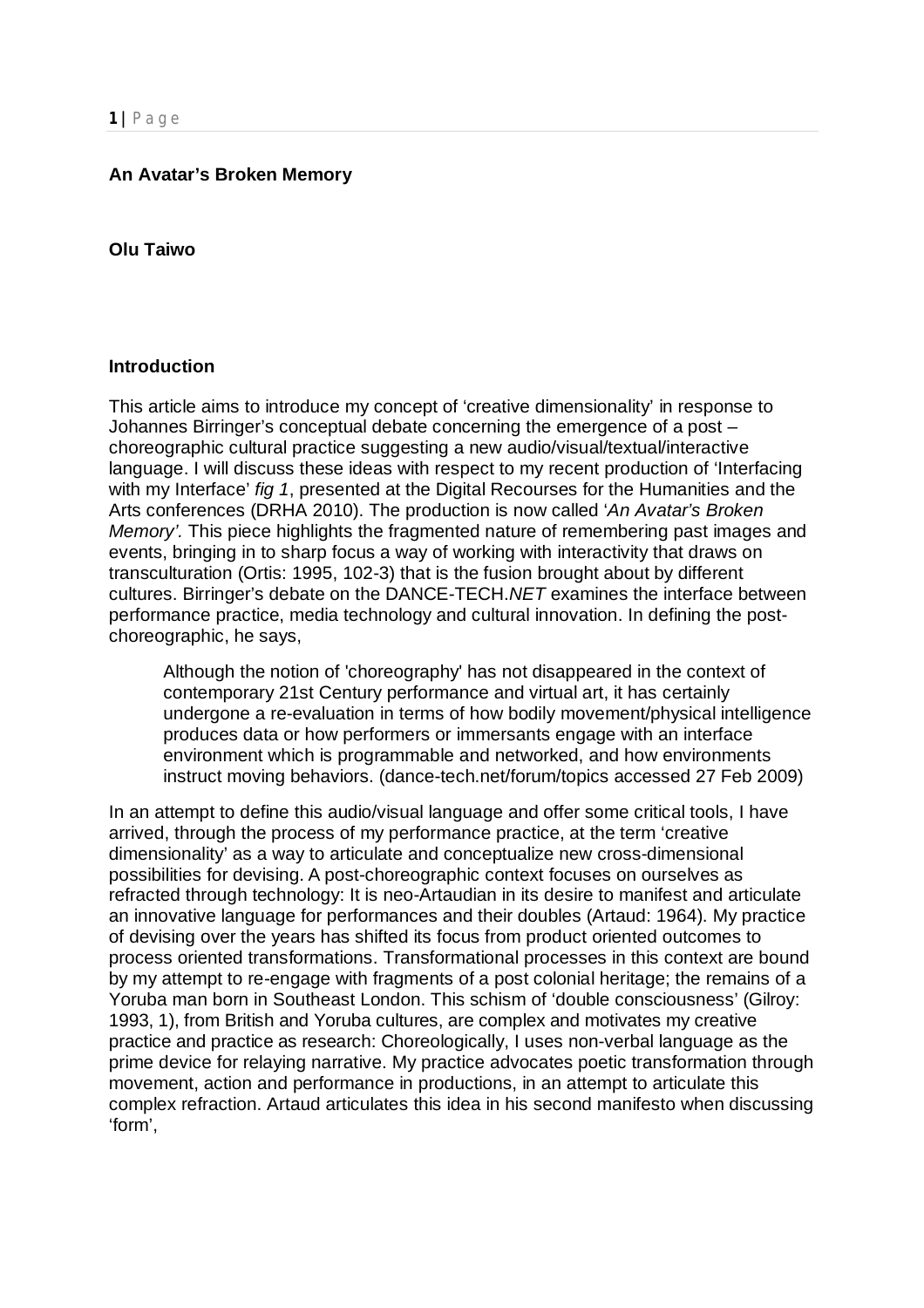Furthermore, theatre's need to steep itself in the wellsprings of infinitely stirring and sensitive poetry, to reach the furthest removed, the most backward and inattentive part of the audience, achieved by a return to ancient primal Myths, not through the script but the production, will not be solely required to incarnate and particularly to bring these ancient conflicts *up to date*. That is to say, the themes will be transferred straight onto the stage but incarnated in moves, expressions and gestures, before gushing out in words. (Artaud: 1964, 89)

The pre-expressivity underpinning this performative language perceptually shifts and reconfigures the utility of improvisation from an aesthetic tool, towards an instrument that reveals and explores what Turner and Broadhurst calls liminal space (Broadhurst: 1999, 12). This space exists as a moment in an emotionally charged transitional and digital environment, lying between two key states of being, providing an atmosphere for change to occur. The concept of *An Avatar's Broken Memory* was to bring the audience's experience closer to this potential moment lying just prior to a significant action or decision by highlighting the collective inter-subjective instance within the installation through improvisational performance and emotional risk: Drawing attention to a heightened experience of choice; a dilated now-ness.

# **Regions of Exploration**

My exploration in this project extends and develops an extensive presentation of my trans-cultural framework for performance, called the Return beat (Taiwo: 1998, 157). The specific regions of exploration in this performative installation are;

1) To develop my transcultural (Gilroy: 1993, 4) movement style with a particular focus on improvised expression by embodying my second life persona, *Lock Weatherwax*,

2) To explore the nature of interactivity and how to utilise it effectively through artistic practice using interactive sticks to trigger rhythmic sound as well as pressure pads to trigger visual content: furthermore I wanted to explore the interactive relationship between moving body and video projection paying particular attention to structural significance.

## **Creative practice**

Last year at DRHA, I presented a paper called 'Creative Dimensionality within a Postchoreographic Perspective' in which I discussed the concepts of creative dimensionality and its different artistic dimensions. *An Avatar's Broken Memory* is a practical development of these concepts. Lock Weatherwax *Fig 1,* is my second life avatar and provided the right set of behaviours to explore and deepen my practice of T'ai Chi Ch'uan, Butoh, Bodypopping and Capoeira as a result of refracting my second life digital double back into embodied form. In general some performances can represent an expectation that rightly puts pressure on performers to be virtuosic; however this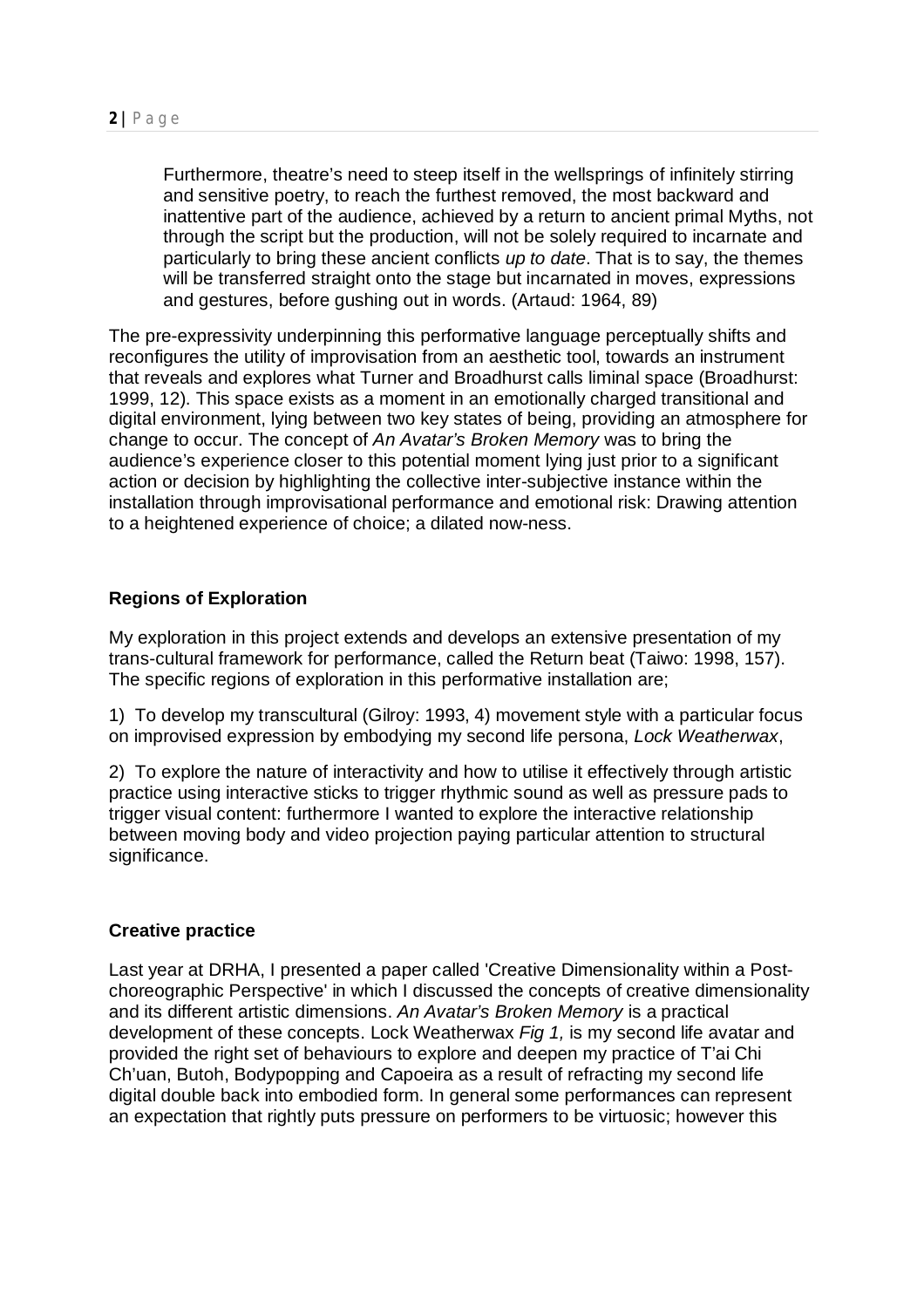shared pressure is felt as a series of tacit assumptions that are underpinned by our increasing consumption of winners and losers. This can discourage consumers from a creative practice, as a thing that we do in and of its self, preferring instead to observe. My work explores the notion that practice is not only for 'something', but a goal in and of itself. Creative practice can become something we share from time to time in sacred or secular spaces designated by the participants, to celebrate our experience of skill and fluency; with fluency being a consequence of artistic action created by efficient movement. Fluency is effort encoded, embodied and demonstrated. Choreology (Laban: 1966, viii), a study started by Rudolph Laban, provided a useful tool for me to understand and analyze fluency since choreology begins its inquiry from the perspective of the performer's physical journal. It assumes that any performed act involves movement originating from the artist/performer's embodied effort. As a result, my concept of a 'perceptual flux', which contextualizes our embodied experience of fluency in motion, defines an active spiritual dialogue with the out-there, focusing on the perception of fluency, embodiment and faculty, resulting from an ongoing creative practice.



*Fig: 1 Olu Taiwo as Lock Weatherwax in Interfacing with my interface: image by Sally Trussler*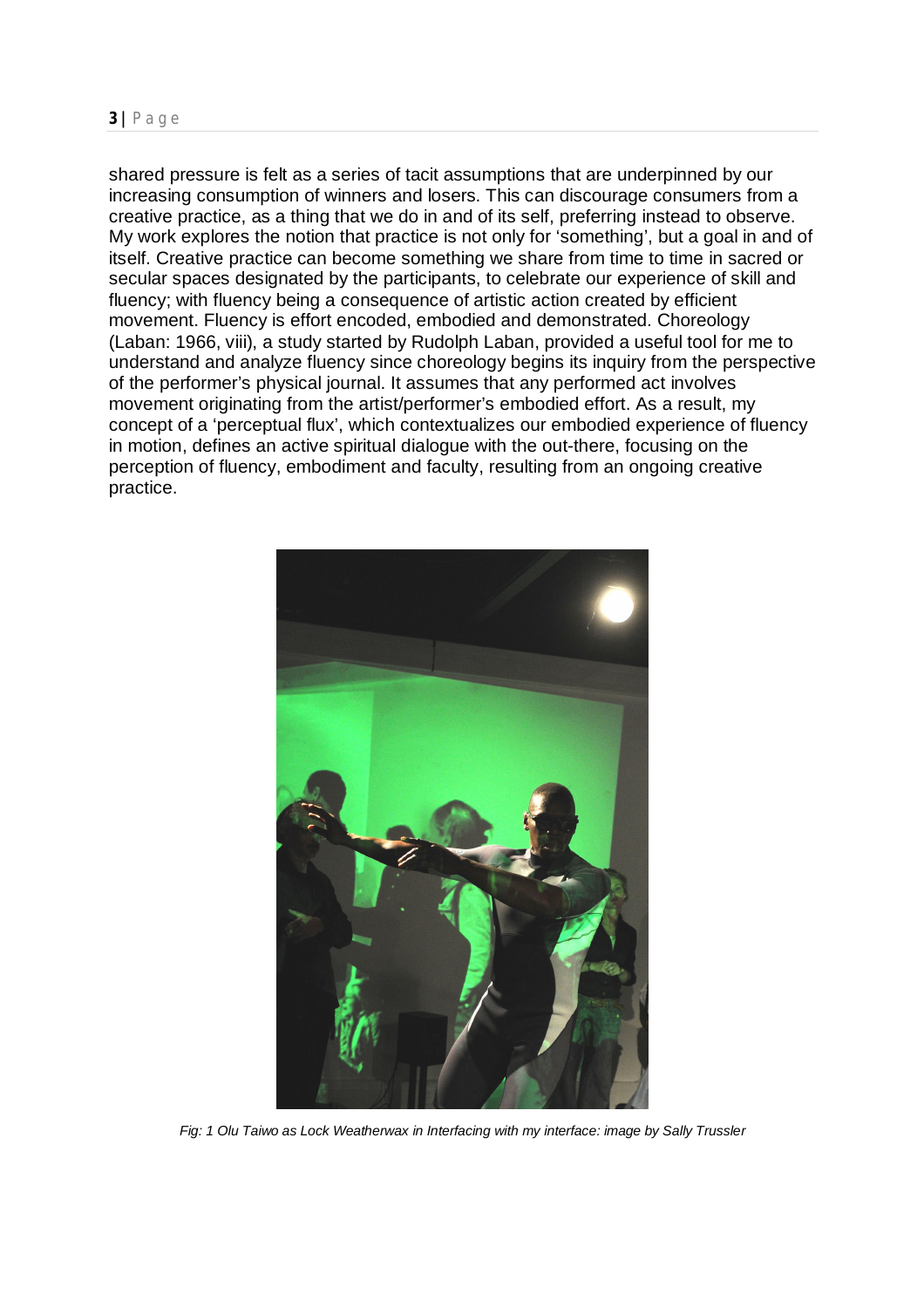### **What is Creative dimensionality?**

In creating a this language augmented by interactivity, I needed to review existing assumptions concerning artistic dimensions with regards to Euclid's concept of lines, surfaces and Polyhedrons as well as Bergsonian duration and extend them to include the artistic nature of networks and avatars, which facilitate particular behaviours in the act of rendering their material appearance (Dixon: 2007, 259). We are talking of descriptive tools concerning measurement from the perspective of the performer.

I attended Exeter College of Art and Design 1985 -1988, where apprehensions regarding the artistic practice of figure drawing made by Artists was frowned upon by the artistic establishment. There were heroic exceptions like Lucian Freud whose fleshy figurative subjects seemed to overtly contradict the conceptual orthodoxy. Figure drawing was not totally rejected as non-linear intuitive processes whose methodologies based on abstract evolution were encouraged. This was a very useful way to become sensitized to a pure artistic process. These esoteric artistic skills developed a personal aesthetic that utilized feedback processes where concepts such as texture, tone, and surface among others were in experimental dialogue with form, space and duration. We voyaged into subjectivity, an encounter with an abstract language where metaphors emerged but was not necessarily intended. The structure of the various departments were broken down into 2D, 3D, 4D; including traditional discipline presented as Painting/drawing/printing, Sculpture and performance/live art/video. The idea encouraged interdisciplinarity with a dimensional focus and is a pretext for my concept of creative dimensionality

In characterizing creative dimensionality, I want to begin by referring to its exclusive role in artistic presentation and representation; my definition of 'being creative' in this context is any self organising body in a state engaged with a process that generates something from real or virtual substances: That 'something' can be a product, a thought, an argument, a plan, a spatial form, a sequence of temporal space or a process facilitating transformation among others. Creative dimensionality is primarily made up of various 'artistic dimensions' which combine in various ways to aid expression. With the concept of creative dimensionality there lies distinctions between what is 'actual' in the material sense; measurable, what is 'virtual' in the projected sense; perceived as illusion and what is potential in a sense of having capacity; perceived as expectation or apprehension; all within the presentation and representation of an artistic event. To clarify these distinctions from a somatic and choreological perspective, it is important to examine; what is perceived as having artistic substance with a degree of magnitude in our shared *out-there-ness,* what is perceived as being imaginary, an illusion existing within our private and personal *in-here-ness* and what is perceived as having artistic potential with a degree of expectation due to a dormant capacity in our shared sense of common experience. If something artistic is a result of a series of creative acts that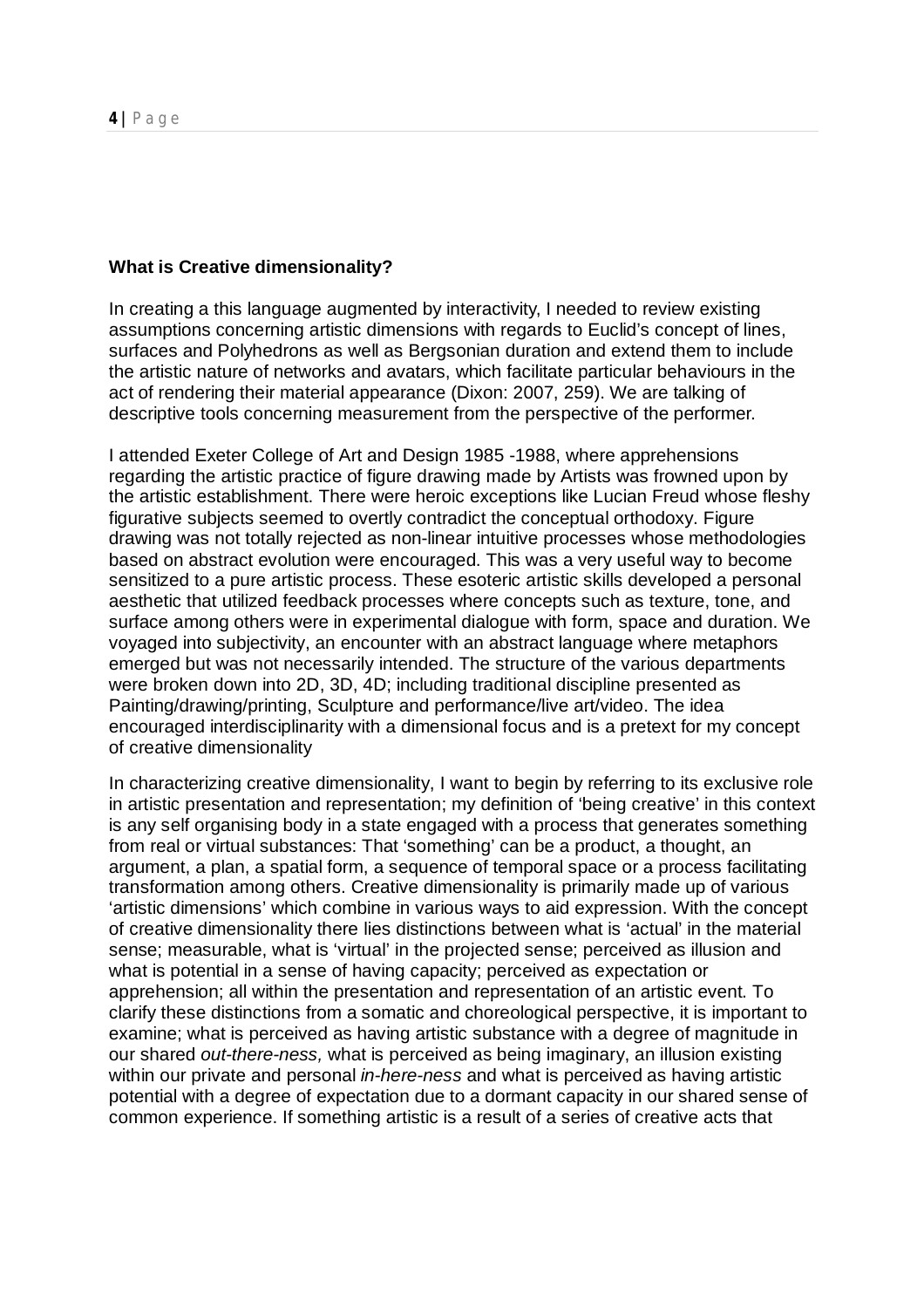manifest in productions based on the interface between material, virtual and potential worlds, questions can be raised apropos the nature of artistic dimensions concerning the event produced. These parameters, which have been extended by technology, have produced a situation where a digital studio has given rise to a digital social space with a shadow. The virtual and its perceived vectors are not manifested materially but have paradoxically emerged from it, consequently what is perceive and conceived as actual events, can move between the 'material', 'potential' and 'virtual' through a series of artistic dimensions ranging from an instantaneous series of points with no duration, height, width or length to an avatar that facilitates behavioral properties for an individual within an environment with 5 AD rendered in 3 AD. Creative dimensionality acknowledges the fact that the boundaries between art and science have not only collapsed back to its original state of unity; a kind of alchemy, but that the dimensional canvas for an artist to explore theatre's double has just got exponentially bigger. Steve Dixon comments on a new Artaudian dialectic and says;

For Artaud, the double of theatre is its true and magical self, stirring other dark and potent shadows which rail against a fossilized, shadowless culture… Discourse on cyberculture now reinscribe this Artaudian dialectic, where a romantic utopianism hailing spiritualized virtual realities is pitted against a dystopian skepticism, which attacks the soulless, alienated and schizoid nature of digital irreality. (Dixon: 2007, 241)

As a result, information environments, as points of reflection, need to be revisited and revised. Information environment with 5 AD from a performer's perspective require a specific logic of interactivity, an example being the mixed reality experiments of 'Blast Theory'. The significance of 5 AD is what defines the degrees of freedom associated with each moment of interactivity. Part of this redefinition involves the concept of a print and its template concerning what is artistically repeatable. These new artistic dimensions shift form from what is fixed in temporal space, to fixed networks and strategic behaviours; to what Steve Benford calls 'Trajectories of interaction'. Human computer interactions HCI, provides an evolving context where fixed labyrinthine networks control the trajectories of interactivity but not the individual local experience.

Over recent years, HCI has extended its focus to consider what might be termed "cultural applications" of computing and the new challenges posed by an emerging generation of artistic, entertainment, leisure, heritage and social experiences. The term "experiences" is carefully chosen here to reflect a further shift in focus beyond conventional usability to also consider concerns such as affect, sensation, pleasure, aesthetics and fun, and their contribution to the idea of there being an overall *user experience (*Benford: 2009, 1)

The concept of 'an overall *user experience*' is crucial as we have passive and interactive ways of engaging with artistic material, which blur the boundaries between the 'artist' and 'audience/user. The construction of personal avatars can bridge the divide and connect the two to create a digital spectactor.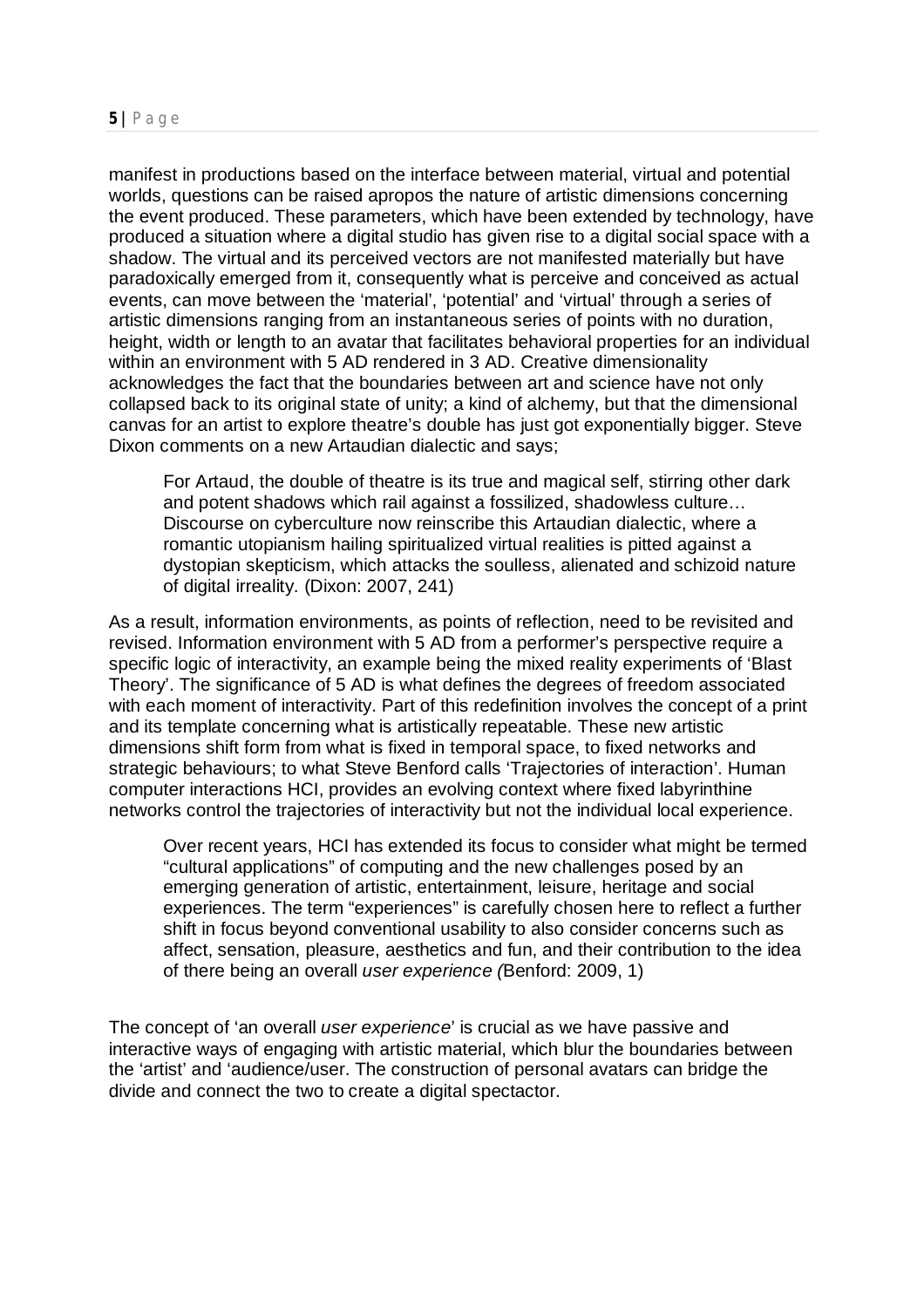# **Artistic Dimensions (AD)**

Below is a brief breakdown of the artistic dimensions within creative dimensionality, which is loosely influenced by the incremental logic of standard geometry focusing on a context for artistic expression as distinct from measurement.

- 0 AD = **Potential** a latent potential space marking out a place for creation with a point of focus
- 1 AD = **Line** distance between two focused points with static instantaneous connections, which are open ended
- 2 AD = **Surface** a flat enclosed line creating a static plane; a window into an illusionary world; picture; mirror
- 3 AD = **Spatial form** a static structure with enclosed surfaces creating temporal space; real and or virtual; volume
- 4 AD = **Duration** a sequence of events in temporal space with a beginning middle and end; progression and continuity enclosed by two moments in a lived past
- 5 AD = **Network** Non linear systems with potential real-time choices inside an arrangement of temporal spaces that are fractal in nature
- 6 AD = **Avatar** –The construction of a persona, quality or alter ego that facilitates or exemplifies particular behaviours with real time choices; a particular flux of behavior that operates freely within a network.

Each artistic dimension contains all the previous layers and provides the main structural constituent for the next. With this taxonomy of artistic dimensions in mind, we can start to discuss and redefine the structural concepts associated with the construction of a print and its template; referring to what was mentioned above, that which is repeatable. Repeatability does not preclude change, there are fixed algorithms that when rendered visually, produce ever changing fractal forms the most famous being the Mandelbrot set but also the work of Torsten Reil's Natural motion who;

By coding computer simulations with biologically modeled nervous systems ...breathe life into the animated characters inhabiting the most eye-poppingly realistic games and movies ... (http://www.ted.com/speakers/torsten\_reil.html accessed 20/Jan 2011)

It is tempting to return to Plato's concept of an ideal original form, in which successive imperfect prints are made. Let us not fall into this philosophical trap. When I am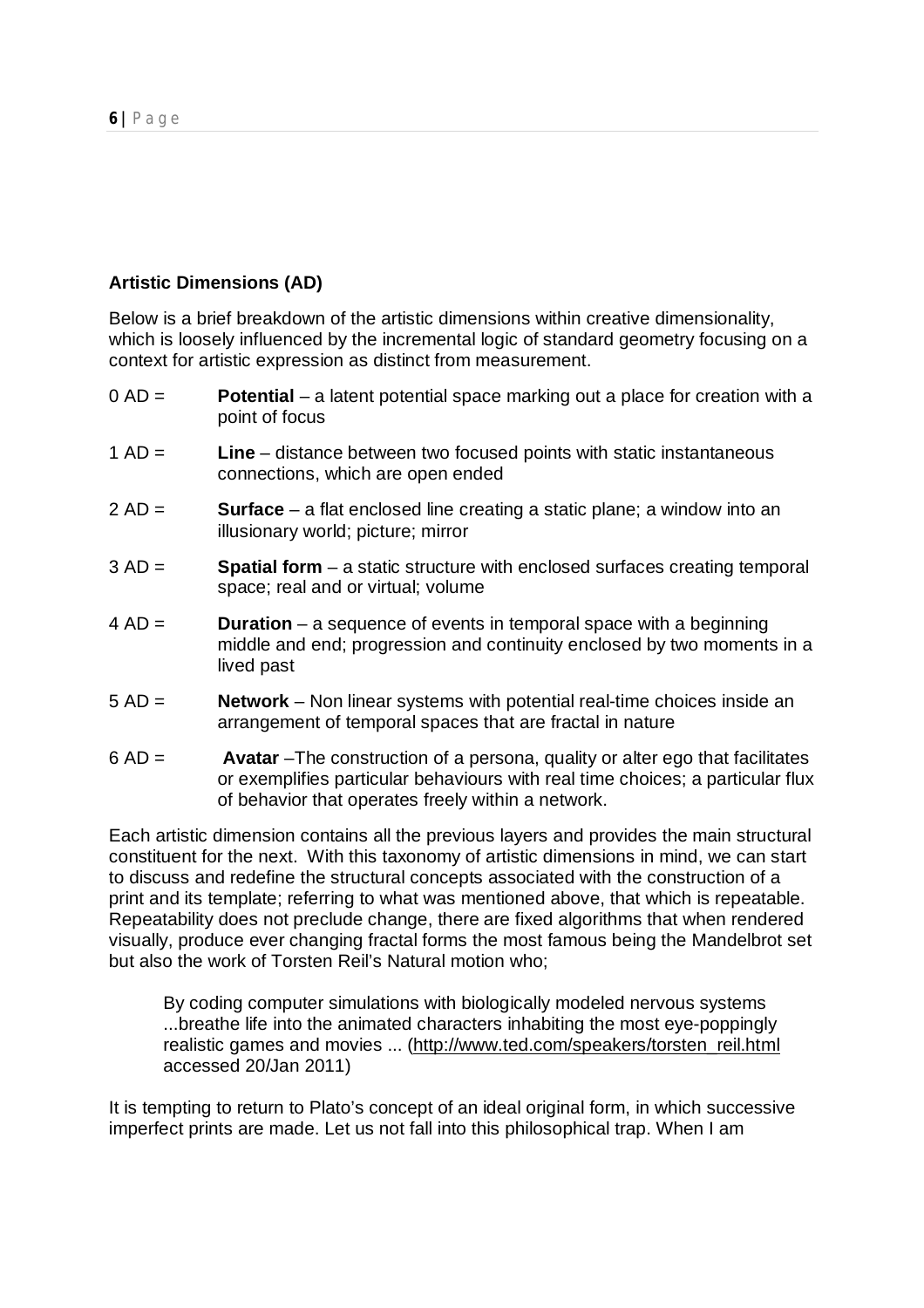addressing the idea of repeatability in creative dimensionality, I am referring to the practice of using artistic dimensions in the act of creating and presenting objects, events and or processes for the sole purposes of artistic expression in temporal space(s), which is not a result of being a copy of a hypothetical perfect form.

## **Working assumptions**

- All artistic dimensions simultaneously exist in a dimensional inter-layered universe and that creative dimensionality is only an analytical tool to aid a practice as research methodology, which seeks to articulate the 'how we knowness' concerning contemporary performance practice, to a wider community. This analytical tool will hopefully enable the deconstruction and reconstruction of inter-dimensional multimedia content within events.
- As artists, both separately and simultaneously, we can conceive and perceive of content whose blueprint will consist of 6 or more different artistic dimensional layers
- All artistic blueprints; objects with 2 & 3 AD, events with 4 AD, processes and avatars with 5 & 6 AD respectively, exist performatively in duration (4 AD) as it takes time to perceive things in existence: Temporal space is the context for all lived experience as all the above forms will have some kind of physical journey in terms of becoming and formation

## **Extended analysis of the artistic dimensions**

**0 AD:** This is where a context is cleared. Blank canvases full of potential are present before known rules are employed. Any empty space needs a viewer/artist to have a point of focus in order to set or perceive the space as empty; pure observation in a flux of duration, full of potential but empty of content is required. The static point of focus, anchors the perception of place in nothingness.

**1 AD:** Two open static positions with one point of origin and another point that is terminal: Two abstract points of view without any duration, space or surface just distant connecting points at a distance: Artistically this template is represented as a single line, paradoxically however, a drawn line is constructed and perceived through duration, both objective and subjective for its existence to be recognised.

**2 AD:** This is a static surface with distance and width but no thickness, height or duration, which can only exist as abstract idea: Artistically this concept can manifest symbolically, from the 'potential' to the 'actual', in the form of a print; photography or painting. The form acts as a window into an imaginary, illusionary or memorial world; all of which need duration to read the complexity of what is being portrayed.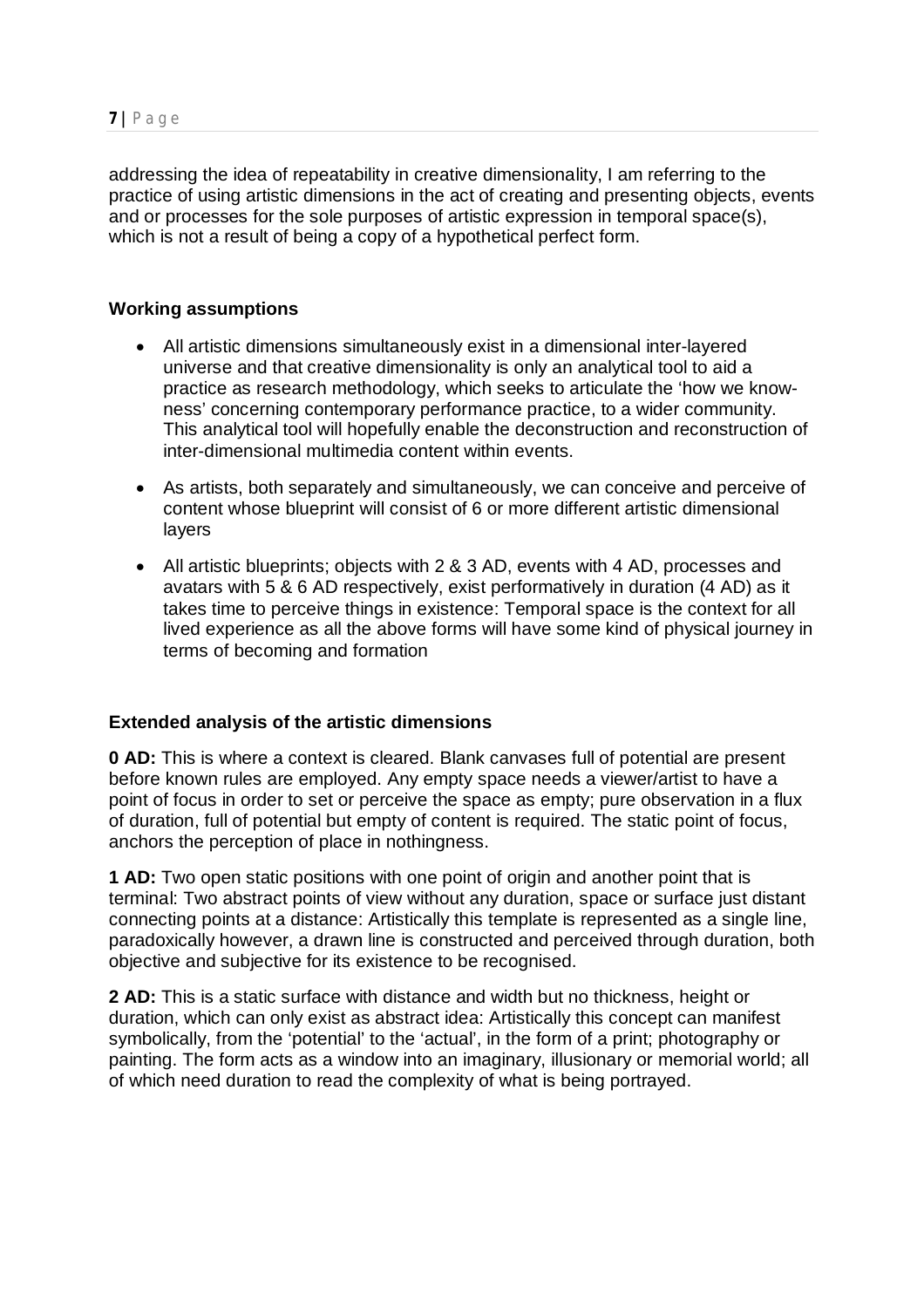**3 AD:** This is a stable sculptural form with no duration, which can only exist in the abstract; artistically however this concept can symbolically manifest, as a piece of sculpture, an architectural or environmental form that is fixed and or a semi-fixed in nature. *Fig 2*



*Fig 2: Lock's Frozen trace forms* at the Second Salon; Kube; Poole 2009: Sculpture and Image Olu Taiwo

Duration is required to look around and to be inside these forms. The concepts of artistic dimensions 1, 2 and 3 exist only as potential ideas and are abstract. This is important as when they are represented actually, they exist as static form in duration.

**4 AD:** A trace form refers to a single event in temporal space, motion or stillness with regards to an object, event or process with a single timeline. A trace form remains after an improvised movement or action has occurred not only 'in', but 'of' temporal space: *Fig 3*. It also contextualises a single action of memory recall both neurologically and digitally. The curious thing about memory is that it can change, as things are remembered, forgotten, re-observed, re-evaluated, de-constructed and re- constructed; however, this being the case, the resulting story tends to be constructed posterior to the event, even if the content refers to the future. We are at the level in which 'motion' can be manifested as a product to be viewed and reviewed; however, the concept of 4 AD can only exist as an abstract idea as an event is the result of many interlocking timeline and is fractal in nature; artistically this concept manifests symbolically as events through prints, that are static with 2 or 3 AD explicitly viewed over time, or moving images that is a recording or a live performance.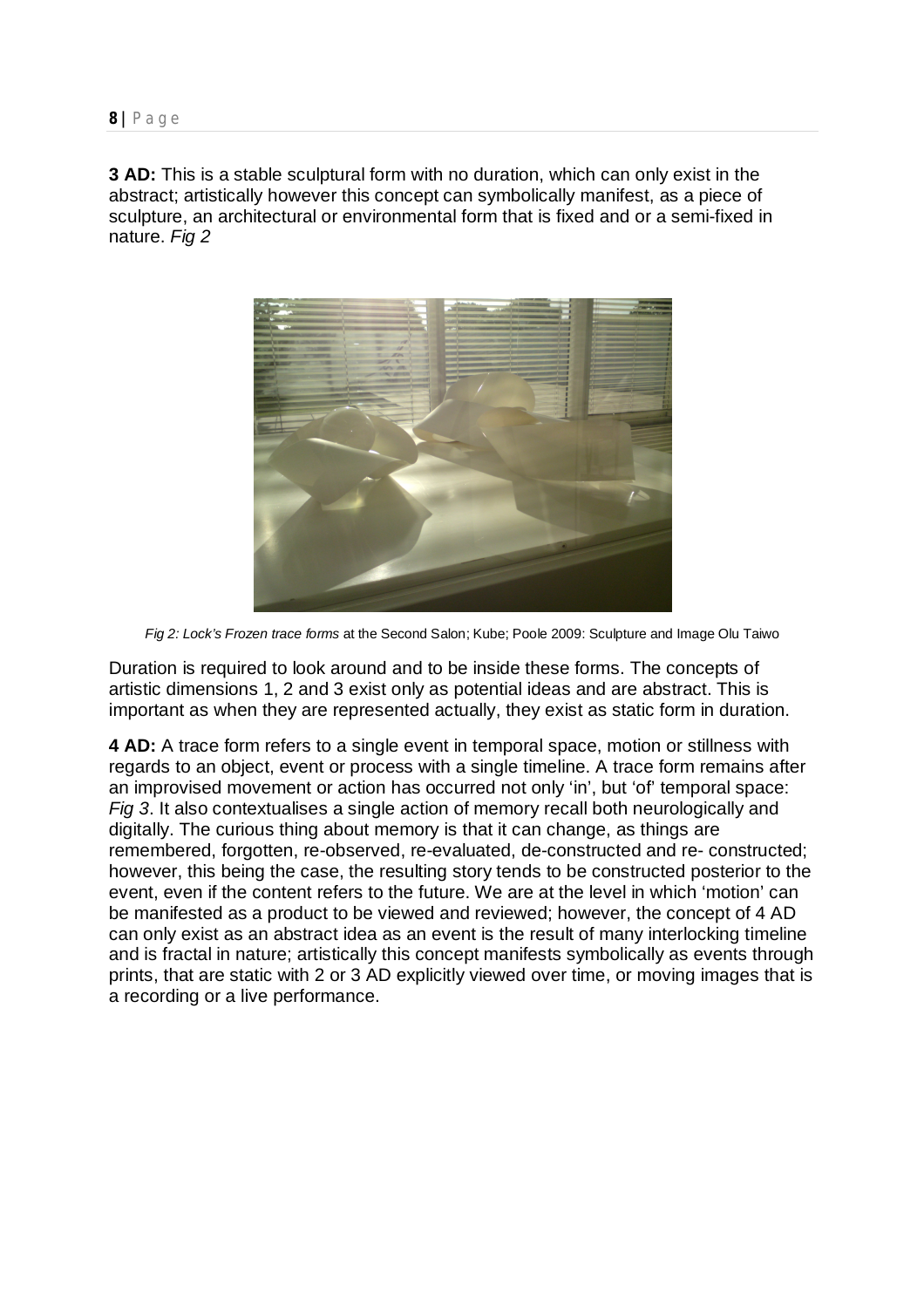

*Fig 3: Lock Folding Space at Bodyscapes Weymouth 2009: Image by Dan Reid*

**5 AD:** Networks provide parameters of choice between different temporal spaces presenting user/participants and viewer with various crossroads. These crossroads provides liminal moment of uncertainty before an active choice is taken. Within a flux of potentials, constituted by an awareness of multiple temporal spaces, we can see shadow of something approaching superposition. This also can only exist as abstract idea, however we are now at the point just before real-time decisions are taken at the crossroads prior to a choice being made; artistically however this concept can manifest symbolically as environments that have multiple event trajectories and are hyperlinked in some way. Individuals can choose by interfacing with the appropriate information within a dormant environment by making a choice within a spatio-temporal field with trigger points that require,

- A strategic plan of choice within the field or court of temporal space
- A clear set of trigger points and links that are 'strategic acts of choice' for interaction with rules of engagement.
- An artistic agent, persona, a performer or user that can understands the strategic acts of choice and is able to improvise with their physical journal; embodied knowledge and memory, within the field creating an artistic experience for the performer, another participant or passive observer within the situational real or virtual context.

**6 AD**: An Avatar is an abstract principle embodied: The construction of a persona that facilitates particular real-time behaviours; a performative role in imaginative or virtual space, where a player can personify and be represented by in a real-time. *Fig 4*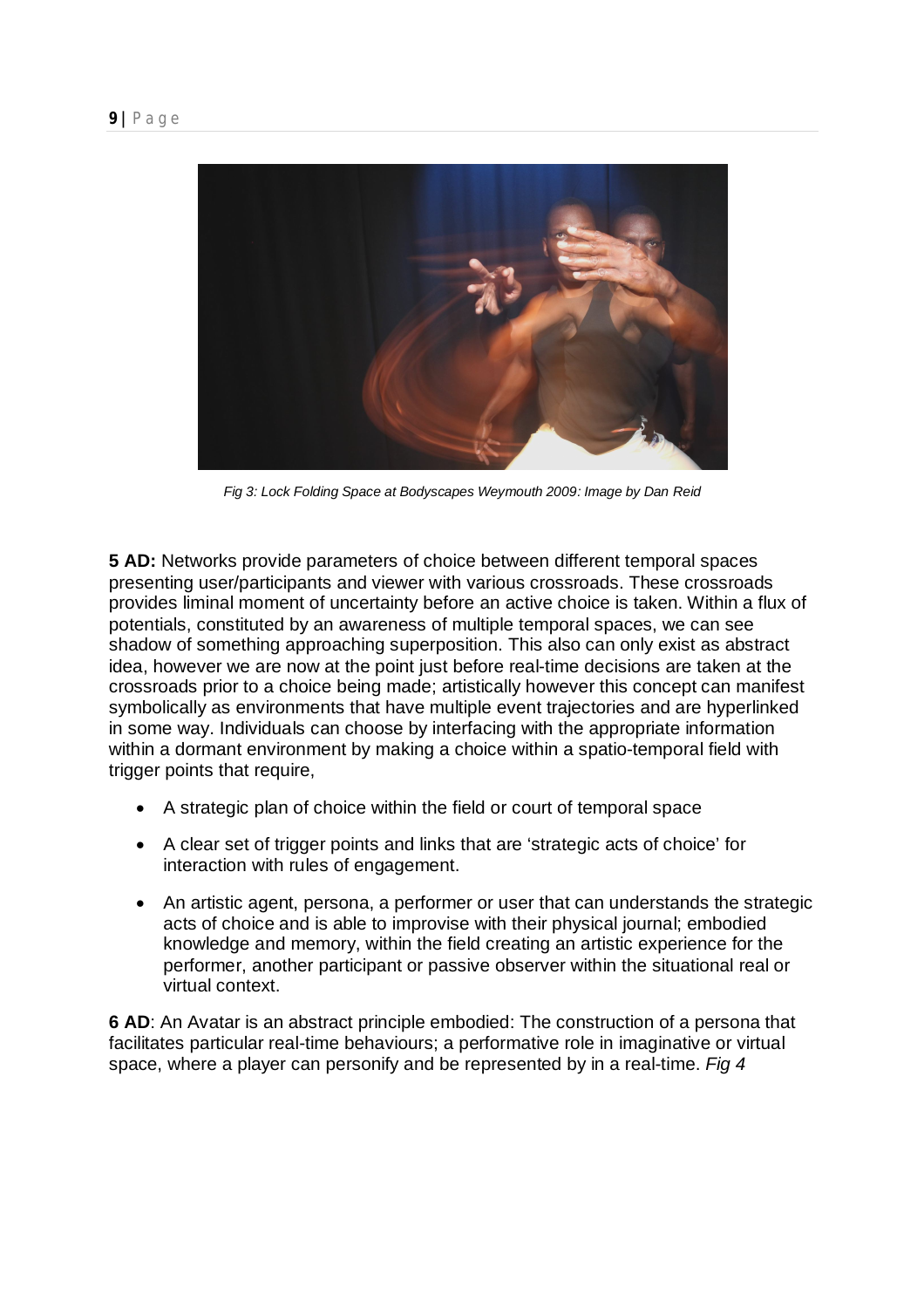

*Fig 4: Lock outside Brunel University in secondlife 2010: image by Olu Taiwo*

An avatar exists as an abstract idea that is underpinned by the notion of a networked self providing the context for a performance of multiple selves. This artistic dimension can be symbolically manifested as an avatar with behavioural qualities embodied by a player acting within a fictitious trajectory in real-time. A blueprint/template with 6 AD, demands the viewer/player/performer to embody an avatar by improvisationally playing the role in real-time with choices; in new contexts and situations while not necessarily repeating choreographic or devised phrases from memory or digital recordings.

Within this creative form with 6 AD, the player can neurologically project themselves, using various avatars with potentially different physical journals. This is the subject of my project *An Avatar's Broken Memory* which through a performance Installation, explores the notion of a Secondlife avatar Lock Weatherwax coming alive in my first life body. Lock Weatherwax's melancholy, as a result of disembodiment and fragmentation, is refracted back into my physical movements. I am forced to express feelings of loss, delusion, myth and confusion that come from being in multiple worlds by constructing a performance installation for the avatar. These extreme efforts are a vain attempt at reconstructing broken memories from digital and mythic fragments drawn from a contemporary Yoruba world view. Steve Dixon makes a point about the complex nature of playing an avatar when he says;

The computer *avatar*, a graphical stand-in for the human body within virtual worlds, links the notion of the double as a spiritual emanation to our final category of digital double, the manipulable mannequin. The term *avatar* derives from the Hindu scriptures, being the bodily incarnation of deities. The Sanskrit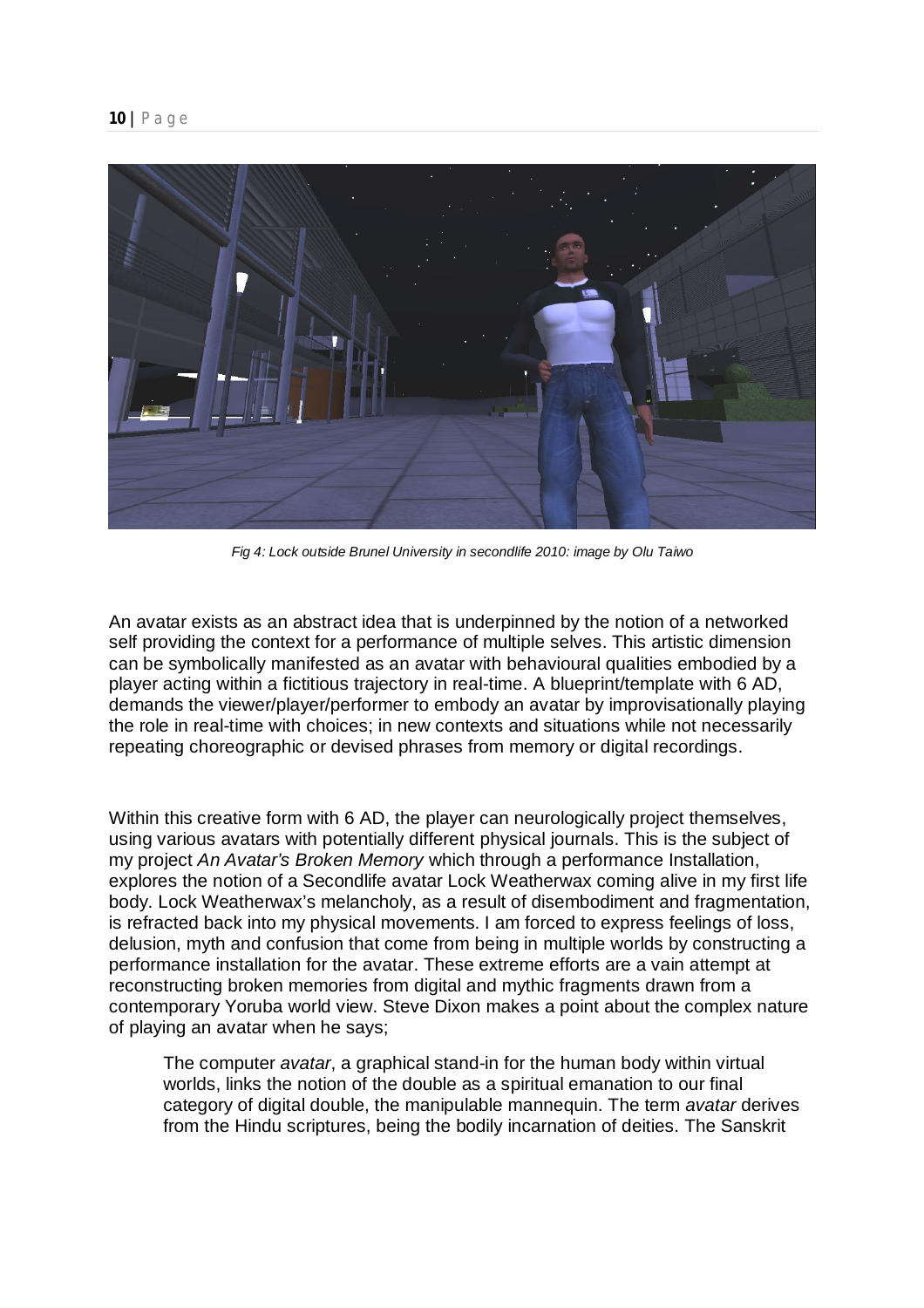*Avatara* translates as a descent, the passing down of the gods from heaven to the material world… (Dixon: 2007, 259)

Throughout the event there is a mixture of rhythmic audio/visual content using interactive technology and a transcultural movement style that includes: Butoh, Bodypopping, T'ai Chi Ch'uan, Capoeira and object manipulation. My movement style underpinned by a Return beat and digital interactivity has developed and is now integrated into this installation. There was a video mirror where the audience could see themselves reflected. By activating sensor pads on the floor, the audience's reflections appeared, disappeared and re-appeared, triggering memories on the screen. This was accompanied by interactive sticks triggering an urban soundscape using rhythmic codes as the embodied Lock Weatherwax attempts to express the complex relationship between his real and virtual identities. The installation started with the audience picking up a programme at the entrance, which invited individuals to choose a Fibonacci number and read its corresponding proverb, posture and stance. The intertextual associations between the text, posture and stance were subjective, however within the meta-structure of these correspondences were hidden, arcane ideas about the body and its choreological (Laban: 1966, viii) association to the performative. I stood behind the first interactive pad facing the video mirror, a video screen projecting a live video feed via the VJ software, ArKaos. The first interactive pad triggered a live feed with an accumulating ripple effect, like rain falling perpendicular to the screen thereby distorting the screen. My physical position was static at the start, holding both interactive sticks down by the side of my side. The feeling was one of expectation. I was aware of playing with the difference between concepts of 'character' and 'avatar', defined by the construction of behaviour regarding the creation of a character and the agency that comes from playing an avatar. There were three projectors with the first, a video mirror being the central focus. The second was perpendicular to the video mirror forming a video screen corner. The image projected from the second projector was taken from a camera that was pointed towards the corner where the two screens met creating a video feedback loop forming an acute angle. I have been exploring this 'uncanny' effect of infinity for a number of years to create an experience much the same way a moebius strip does with its single surface *Fig 2.* The third screen was by the laptops, the contents of which, displayed real-time information relayed from the percussive rhythms I played on the sticks.

The audio landscape which the audience came into was generated using super-collider; which rendered a digital Return beat sounding like a 'shekere', a West African instrument. This was an attempt at creating an atmosphere of rhythmic expectation. I tapped out a binary code with eight potential beats representing a bite and synchronized the percussive rhythms with the binary code produced by supercollider. Different bites linked with different rhythms. A beat of the stick is registered as '1' while silence was registered as '0'. This system, developed with Simon Blackmore's Owl project, created a genuine rhythmic interface. The sticks were prototypes, made longer and wireless to enable more freedom while playing. They are still under development as we intend to incorporate accelerometers to measure the flux movement. The possibilities felt endless standing behind of the first pad. After a while I started to tap out some codes which triggered rhythms stored as 'potentials' in supercollider, creating rhythmic layers around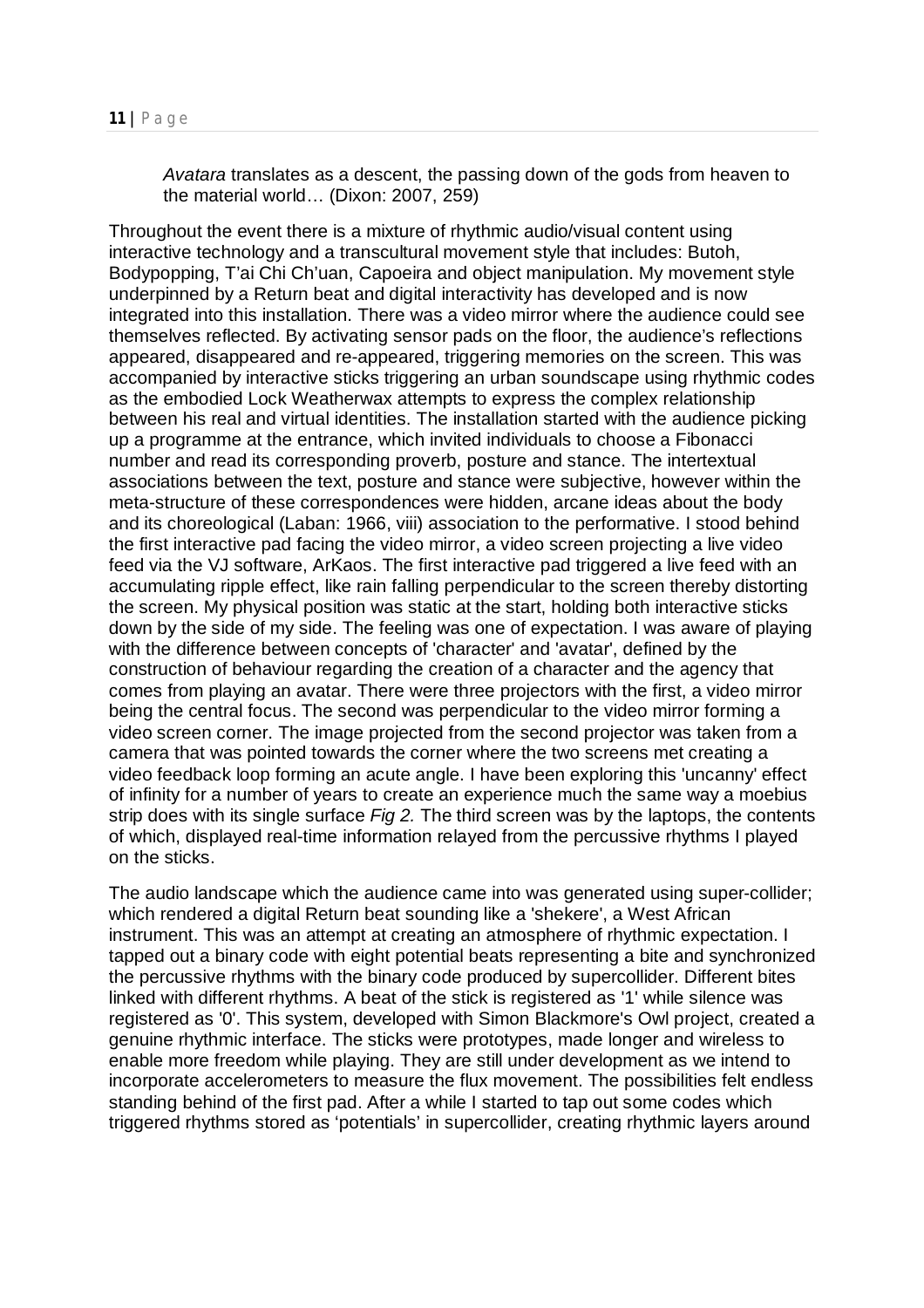a digital Return beat. Later I switched to a DVD prepared in the summer with Lock Weatherwax as the subject. The nature and subject of the piece was based on the flux of improvisation that we edited in blocks. The relationships between the camera persons David Rolf as well as Corin Pritchard with my movements were crucial as there was an intuitive dialogue between us; in other words there was an improvised relationship between myself, the camera operators and the Avatar's improvisation. So as a final product no pre-choreographed form were part of the set up apart from those stored as part of my physical journal as a syntax for non verbal expression. While the movie was playing, which uses 4 AD, I moved slowly and repetitively in a crouched position around the space ending up in front of the screen that played the movie. This marked the end of the performative installation and the start of a new journey for *An Avatar's Broken Memory*

## **Conclusion: Avatar, a liminal art Form**

The definition of an avatar has evolved over the Millennia becoming an early 21<sup>st</sup> century digital art form raising issue about Globalisation, just as architecture was for the latter part of the  $20<sup>th</sup>$  century initiating the debate on post modernism. Art rendered in 6 AD, with the structural parameters, which in the main continues it's 'becoming' for a particular 'duration', affords an artist/handler, real-time agency. An image identified by individual properties range from personal identifiers in web 2 activities, to the possibility of silicon based automata; AI, agents performing specific tasks set up by a company for users or participants. Will this frame contextualize new debates on Global interactivity and participation?



*Fig 5: Lock Weatherwax showing the set design by Johannes Birringer of Ukiyo in secondLife. designed by Kabayan, a Japanese media artist http://people.brunel.ac.uk/dap/ukiyo.html*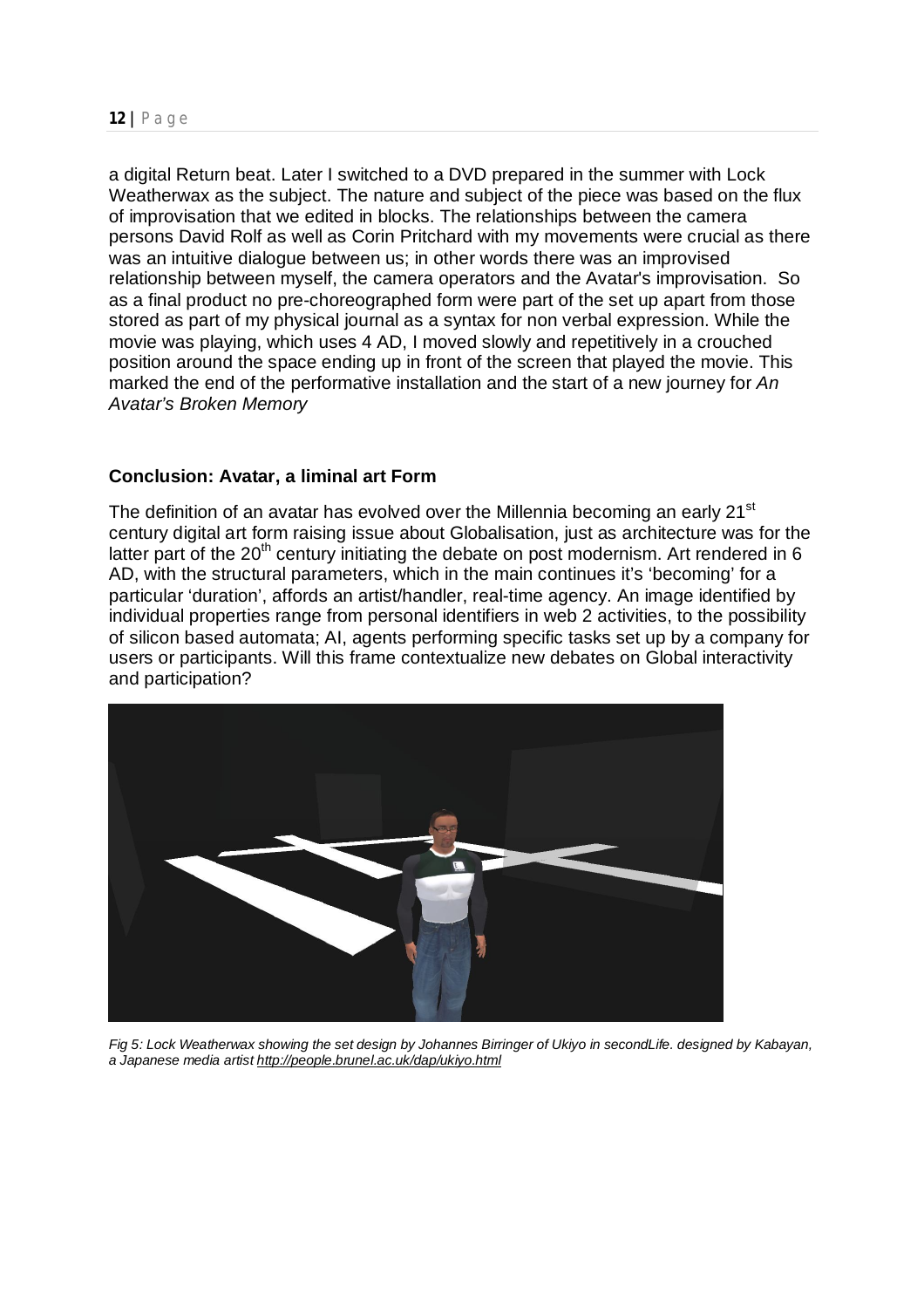.

I argue that there is an essential flux, from a performer's perspective, that is experienced as a flow of change in movement and being. This flow of change oscillates at different frequencies each with a return beat a kind of strange attractor creating different forms and states. This idea is similar to Spinoza's concept of substance with his different modes; e.g. thought and extension. This essential flux compels an inner need 'to be and to do'. The notion of a body as a complex system of relations both 'internally' as well as 'externally' does not preclude the notion that this essential flux could be alive. This is different to Stelac's position who insists that we are operational systems, Zombies, whose abstract intelligence does not see being, becoming and performance, as something essential with a perpetual operational agent. Instead he sees the body as a functioning system that hosts complex algorithmic calculations that is not essential in the spiritual or philosophical sense, but emergent; a nothing, which evolves in to something as a result of calculations. He skilfully argues that the mindbody has already been enhanced, improved, extended and that avatars are merely extensions of a person's mechanistic reach. This is not my transcultural experience (Gilroy: 1993, 4). I agree that we are not limited to our physical membranes and that technology can offer our body's operational enhancements; however this does not explain my corporeal experience of the sublime or my desire to communicate internal feelings in ethical and philosophical terms to other people out-there using a liminal performance aesthetic. Why my desire to improve is driven by a need to experience and understand more, in order to partake in the essential flux of creation. Sue Broadhurst says:

In a review of aesthetic theorization, the sublime is crucial to an analysis of liminal performance. The feeling of disquiet produced by certain aesthetic features of the liminal, especially in the experimental aspects, is closely allied to Kant's description of the sublime as a 'negative pleasure'. (Broadhurst: 1999, 8)

Lock Weatherwax as a persona, has been lurking in my creative consciousness for a long time. As part of my 'practice as research', I engaged in a deeper praxis, practicing different movement forms resulting in a transcultural practice which also included studying expressive movement at the Maison d'Artaud in Tokyo, as part of Johannes Birringer's and Michelle Danjoux's Ukiyo project *Fig 5,* exploring metaphysical ideas to do with embodied effort; with Hironobu Oikawa, a Japanese movement master. Oikawa has his own technique based on Artaud's original vision. A deeper transcultural language was the consequence of colliding as these different movement syntaxes. Lock Weatherwax provided a suitable artistic form with 6 AD for these moving behaviours, to engage with an audience in real-time. In this regard it was very important that I installed the installation myself, as an expression of the avatar's agency interlacing 2, 3, 4, 5 and 6 AD to construct an environment where the refraction from the virtual double is explored as a theatrical real.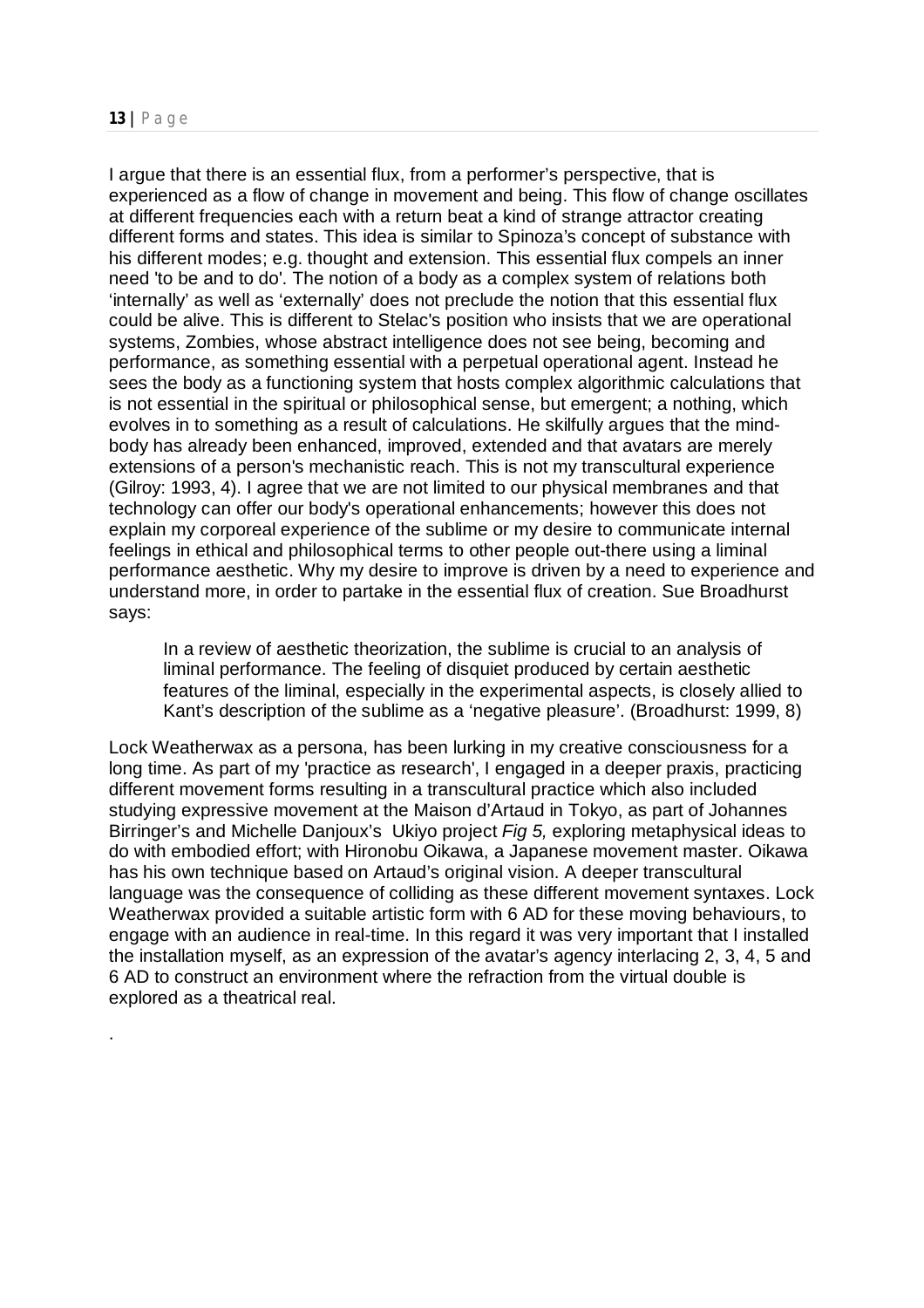### **Bibliography**

#### **Books**

Artaud, Antonin: (1964) *The Theatre and its Double*; translated by Victor Corti. UK Richmond: Oneworld Classics

Benford, Steve; Giannachi, Gabriella; Koleva, Boriana; Rodden, Tom: (2009) *From Interaction to Trajectories: Designing Coherent Journeys through User Experiences 1 CHI 2009,* Boston, Massachusetts, USA, ACM 978-1-60558-247-4/09/04

Broadhurst, Susan: (1999) *Liminal Acts: A Critical Overview of Contemporary Performance Theory*, Oxford: Cassell.

Da Liu: (1986) *T'ai Chi Ch'uan and Meditation*, London: Arkana.

Damasio, Antonio, R: (2003) *Looking for Spinoza*, Great Britain: Vintage.

Deleuze, G., and F. Guattari: (1994) *What is Philosophy.* Translated by H. Tomlinson and G. Burchell, New York: Columbia University Press.

De Quincy, Christian: (2002) *Radical Nature*, Motpelier, Vermont: Invisible City Press.

Dixon, Steve: (2007) *Digital Performance*; Cambridge, Massachusetts, London, England: The MIT Press

Gilroy, Paul: (1993) *The Black Atlantic*, London: Verso.

Laban, Rudolf: (1971) *The Mastery of Movement*, London: Macdonald

Laban, Rudolph: (1966) *Choreutics*, London: Macdonald

Lefebvre, Henri: (1994) *The Production of Space*, Oxford: Blackwell

Lewis, J. Lowell: (1992) *The Ring of Liberation, Deceptive Discourse in Brazilian Capoeira*,

Ortis, Fernando: (1995) *Cuban Counterpoint: Tobacco and Sugar, Durham*, NC: Duke University Press, Trans, Harriet de Onis.

Taiwo, O: (2009) The *Physical Journal: The living body that writes and rewrites itself* Chapter in Broadhurst and Machon (Ed.) *Sensualities/Textualities and Technologies Writings of the Body in 21st Century Performance*, New York, Basingstoke: Palgrave Macmillan.